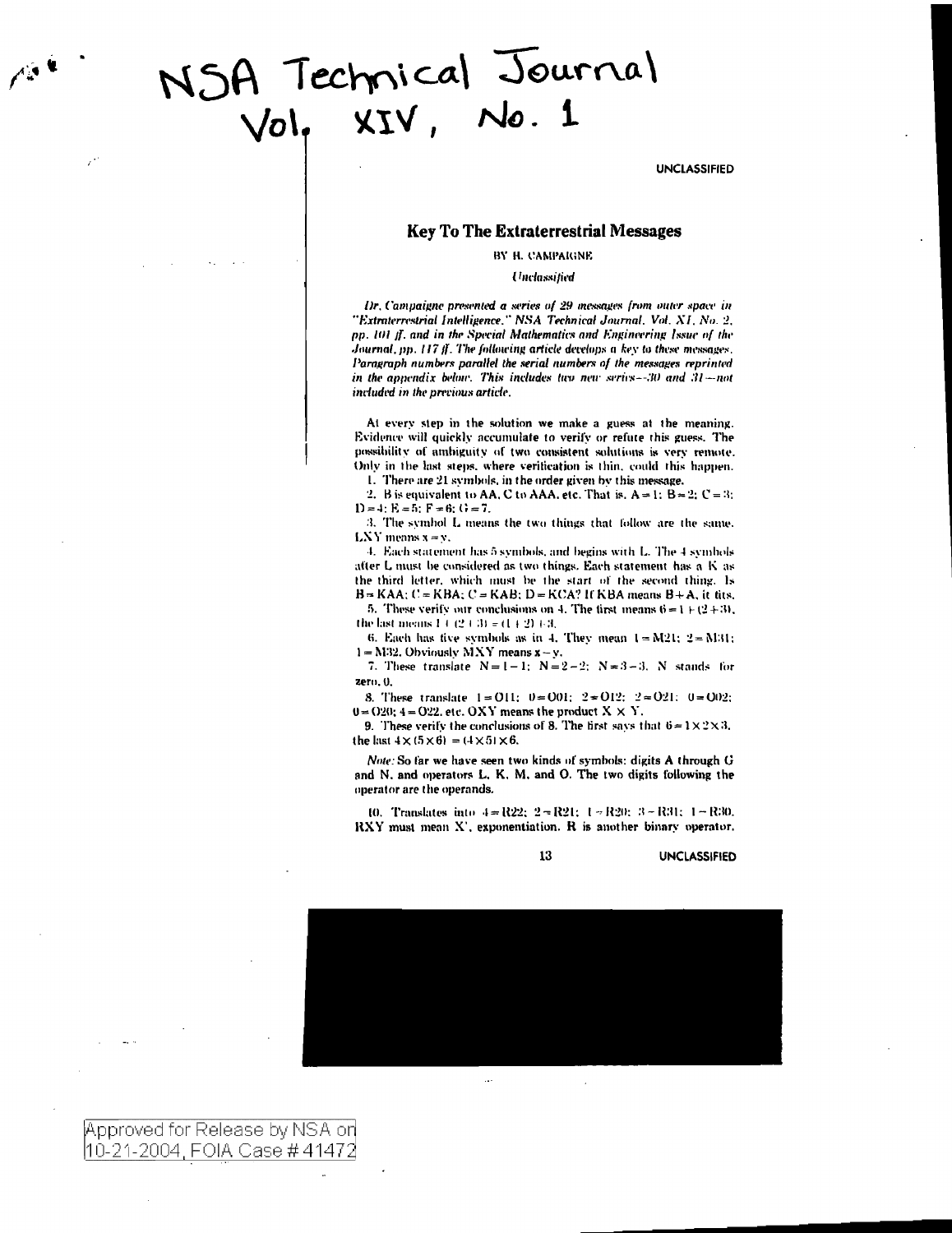11. Translates into  $2^3 - 4 + 4$ :  $2^4 = 1 + 7$ :  $2^3 = 2 \times 4$ :  $2^2 - 4$ , verifying our previous conclusions.

12. Translates into  $3^2$  = 4 + 5;  $3^2$  = 3 × 3. Further verification.

Note: In our culture we use parentheses to group closely associated terms, and as a first step it helps, even though it is not necessary, to put in parentheses. To do so unambiguously, start at the right and read left to the first operator symbol; put parentheses about the operator and the two quantities to its right. Repeat until no pair of parentheses contains more than an operator and two quantities.

13. Translates into  $J = 2^3$ ;  $J = 1 + 7$ ;  $J + 1 = 3 \times 3$ ;  $J + 1 = 3^3$ , therefore  $J = 8$ .

14. We can only introduce parentheses by assuming P is an operator, so we get 2 P84; 4 - P82; 1 - P33; and 3 P62. Thus  $P \times Y = X : Y$ , division.

15. Assume U is an operator, getting U12; U23; U34; U58; U68; U78; U2<sup>3</sup>3<sup>2</sup> = U89. The smaller is first in each case; so perhaps UXY means X precedes Y or  $X < Y$ .

16. The new character Q must be an operator. Transcribed it gives us Q:  $0 = 1$ ; Q:  $1 = 3$ ; Q:  $1 = 1 + 1$ ; Q:  $0 = 1 \times 1$ ; Q:  $2^2 = 2$ ; Q: 2 . 2; Q: H(1 = 1) (1 = 2); Q[Q: 3 = 3]; Q: 8 < 7.

Clearly Q means "the following statement is false." Then the next to the last is read "it is false that  $3 \neq 3$ ." QL will be translated  $\neq$ . The second new symbol is not clear, except that it is an operator whose operands are statements, not quantities, a Boolean operator.

*Note:* Q is an operator with only one operand, unary.

17. Putting in parentheses shows that S is also a unary operator operating on statements. Transcribed they are: S:  $1 - 1$ ; S:  $1 - 2$ ; S: 2=1+1; S: 1=1×1; S: 0=1-1; S: H(6-1×6) (1-6+6)];  $S: H[(1 \t1) (2-2)]$ . It is apparent that S means "the following statement is true" or "it is asserted that." The next to the last message shows that HXY means "X implies  $Y''$  or "X is a consequence of  $\tilde{Y}'$ or maybe "X is logically equivalent to Y."

18. Our rule for parentheses breaks down unless T is a different kind of symbol. The first message shows that T may be a unary operator on quantities, so that AT or TA is a quantity. The third message shows that it must be the first, since T is last. Putting in parentheses this way gives  $1T = 1$ ;  $2T = 1T + 1$ ;  $5T = 2T + 3T$ ;  $6T = 3T \times 2T$ ;  $7T = 7$ ;  $10T - 8$ . T must be an ending. On one digit it makes no difference. It combines the two digits 10 to make 8. Octal arithmetic?

19. Transcribes to  $123T - 1 \times 8^2 + (2 \times 8^1 + 3)$ ;

 $321T = 3 \times 8^2 + (2 \times 8^1 + 1 \times 8^2);$ 

 $4567T = (4 \times 8' + 5 \times 8') + (6 \times 8' + 7 \times 8')$ .

Clearly T indicates that "the preceding digits form an octal number." Possibly it is an octal point; if so, digits may occur after it.

**UNCLASSIFIED**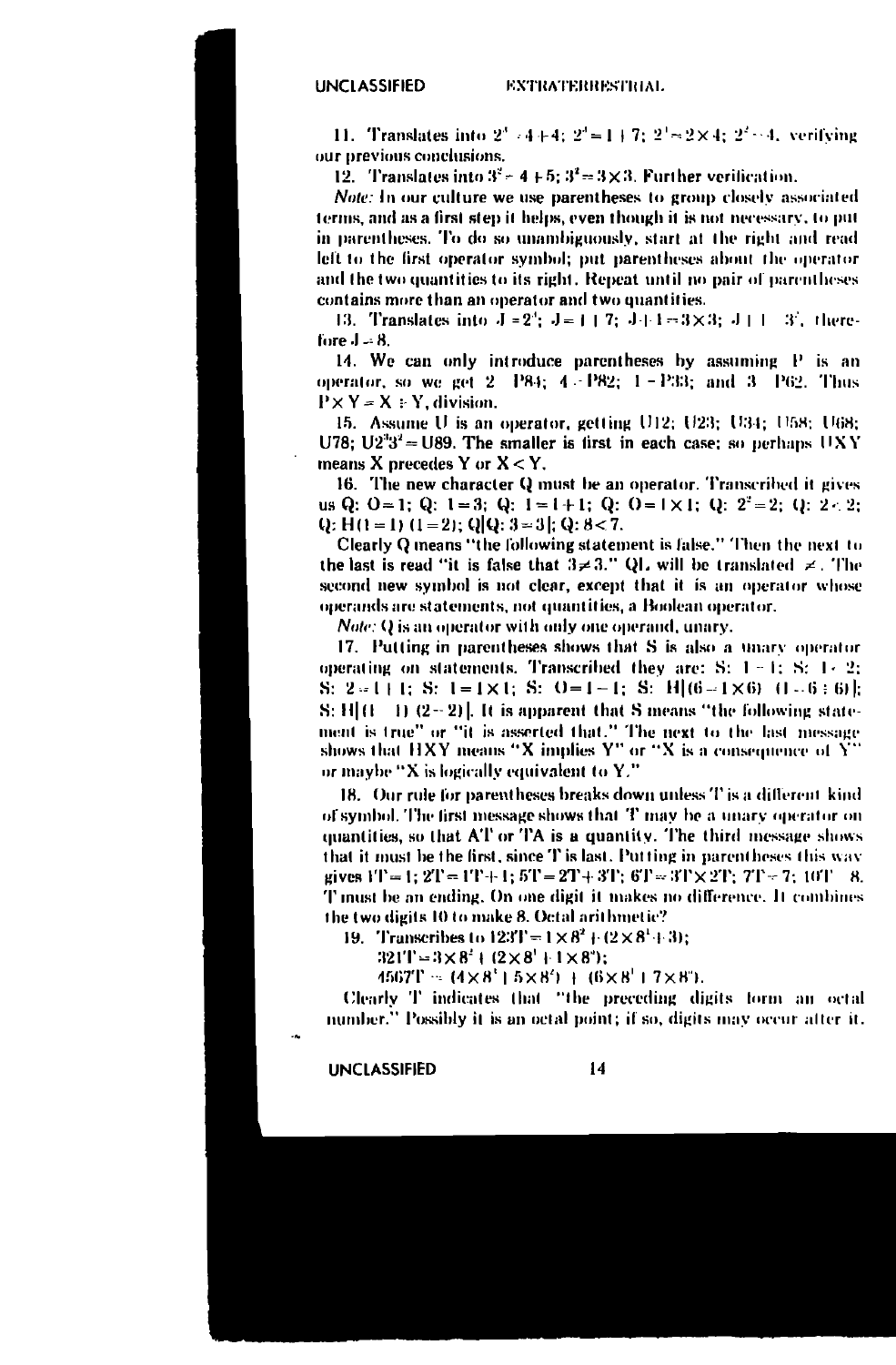Note: Because of the way grouping is implied, it is sufficient to have a marker at the end of a number in order to clearly isolate it as a single entity.

 $20$ . In trying to put on parentheses it appears that V is also an ending. But this one combines with both quantities (that is, digits.) and operator. Transcribing by treating V and the preceding symbol as a single unit for the time being, we get:

> $1 + AV$  implies  $7 = AV$ . ч

tor H hereafter. Remember that we are not sure of the **Lwill use** sense of this sign.  $H = 3^{11} = -2 = AV$  (1 have omitted the T. Remember that 11T is nine);

- $AV = -11 = AV$ :  $\mathbf{a}$
- $AV = -6 = 1 + AV$ . 5

In the next message if we combine the O and V into one symbol the message does not parse. Try GOV as one symbol, getting

 $\mathcal{R}$  $1 + GOV = -2 = GOV$  $2 \times$ SOV =  $-3$  = SOV: 6  $DOV = -H =  $\overline{DOV}$ .$ 31. It is true that  $AV + PV = PV + AV$ : It is a tautology that  $AV \times PV = PV \times AV$ ; It is an identity that  $AV + (PV + TV) = (AV + PV) + TV$ ; It is asserted that  $AV \times (PV \times TV) = (AV + PV) + TV$ ;  $AV = BV - AV - BV \neq BV - AV$ ;  $AV = BV - AV^m = BV^H$ 

The meaning of V must be that "the preceding letters as a group have an abstract meaning, or are a variable." V is a little like a word spacer.

Note: Putting in parentheses is now complicated by another rule. Each T or V should be packaged with preceding symbols, just how many depending on the parsing of the message. Those preceding T will all be digits. Those preceding V can be expected to reoccur as a group.

21. Putting parentheses in these messages is difficult until we notice that UV appears in each. They then transcribe into:

 $0$  |2 |  $(\overline{D}\overline{D}\overline{D}V^2 - D\overline{D}DV \times 3)$ | =  $\cdot$  UV|1 = DDDV|

 $12 - DDDVE$ 

 $UV[1 - DV][0 - 1 = DV] = |1 = \overline{DV'}|$ :

 $UV[1 - BV][0 - BV] = 0 = BV - BV'$ ;

It is true that  $UV|AV = BV||AV = BV||$ .

It is true that  $UV|AV < BV|$  BV < AV |.

In order to complete the parsing we had to assume that UV was a binary operator, and in every case the operands are statements. It is clear from the algebra that UV means "or." The last message shows that U means  $\leq$ , rather than  $\lt$  as I had it.

15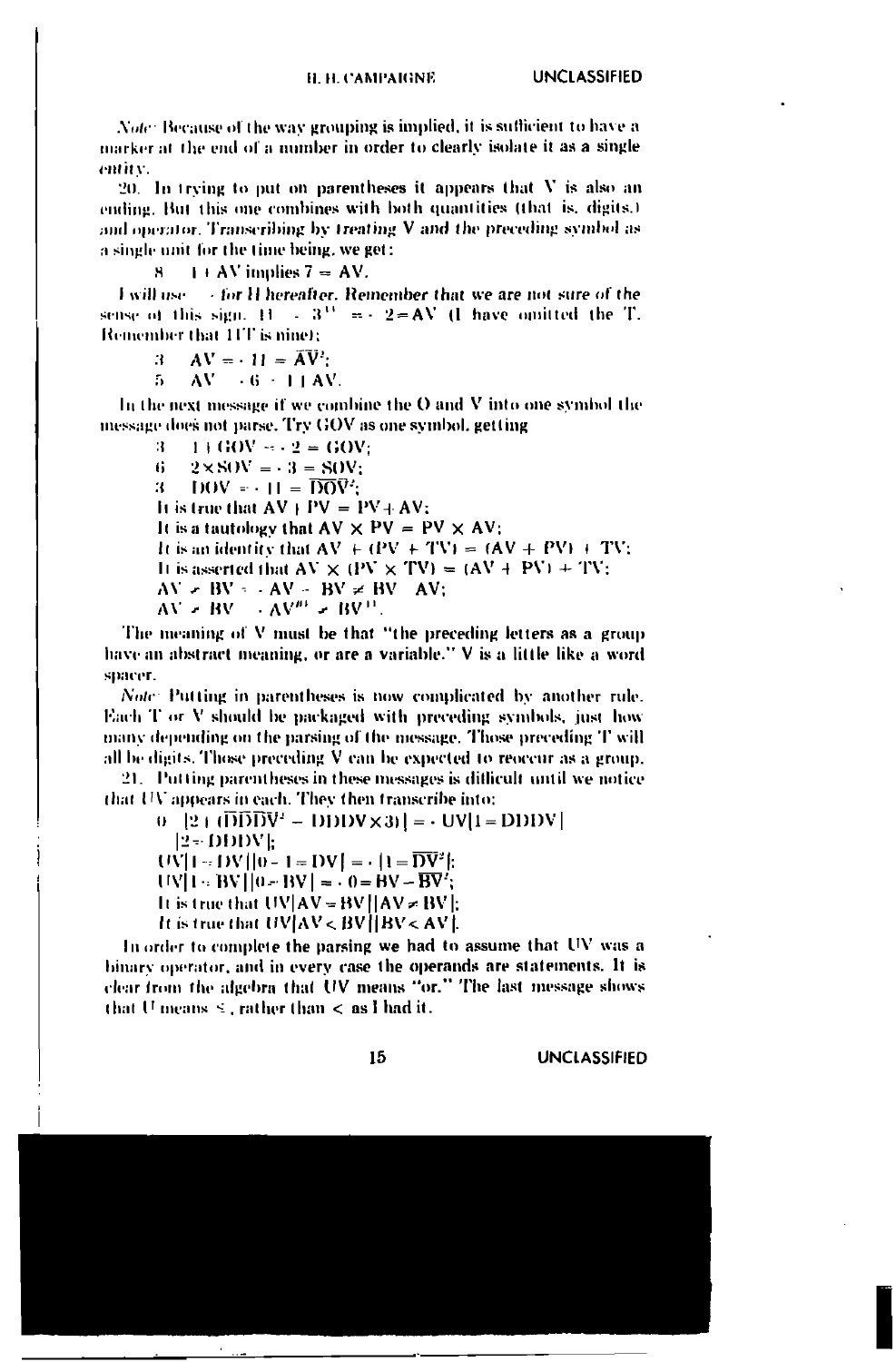### **EXTRATERRESTRIAL**

22. We notice that TV is used in every message, and parallels the usage of UV. Assuming TV is a binary Boolean operator, the messages parse.

It is false that  $TVAVC \le BVI (BV \le AVI)$ . It is false that  $TV$   $AV = BV$   $AV \neq BV$ .  $TV|\bar{A}\bar{V}^2 = 4||0 \le AV| = -AV = 2$  $AV > BV = \frac{1}{1}$   $BV \le AV$  or  $BW = AV$ : It is true that not TV GV HV =  $\cdot$  GV or HV: It is true that GV and  $HV = \cdot TV$  GV HV: AV or  $(BV or CV) = (AV or BV)$  or  $CV$ ;  $|TV|AV|TV|BVCV|| = |TV||TVAVBV|CV||$ TV|AV|BV or CV|| = TV|AVBV| or TV|AV CV|:  $AV$  or  $TV$  [BV  $CV$ ] =  $TV$ [AV or BV][AV or  $CV$ ]. It is apparent that TV means "and." Notice that L is used here

to mean "logically equivalent to," although I have written " = ".

*Note:* U is used here for  $\lt$ , not  $\leq$ .

Either there is a mistake, or the usage varies.

23. The parsing falters until we realize that JNV occurs in each message, and is probably a word. BAV and CAV also occur in each message. They transcribe into:

JNV | BAV or CAV | BAV: JNV BAV IBAV and CAVI: JNV | BAV or CAV | BAV and CAV |: JNV BAV CAV =  $\cdot$  BAV = (BAV or CAV):

JNV BAV CAV =  $\cdot$  CAV = (BAV and CAV).

The last two conclusions look like set theory statements. JNV parses like a binary operator. JNV XY could mean "X contains Y" in the set theory sense. Then if UV is "or" in the set theory sense, the union, and TV is "and" in the set theory sense, the intersection, the statements above can be rewritten:

**BAV U CAV D BAV BAV** D BAV ∩ CAV BAV  $\cup$  CAV  $\supset$  BAV  $\cap$  CAV  $BAV \supset CAV = -BAV = (BAV \cup CAV)$  $BAV \supset CAV = -CAV = (BAV \cap CAV).$ 

24. NKV looks like a binary operator of which at least the first operand is a quantity. JAV is uniformly the second operand. From 23 above we are alert to set theory statements. Could it be that NKV says something is a member of some set? Try it. They become

16JAV; 26JAV; 36JAV; 46JAV; 56JAV; 66JAV; 76JAV; 116JAV;  $12 \epsilon JAV$ ;  $AV \epsilon JAV = -AV + 1 \epsilon JAV$ .

JAV is the set of positive integers! It fits!

**UNCLASSIFIED**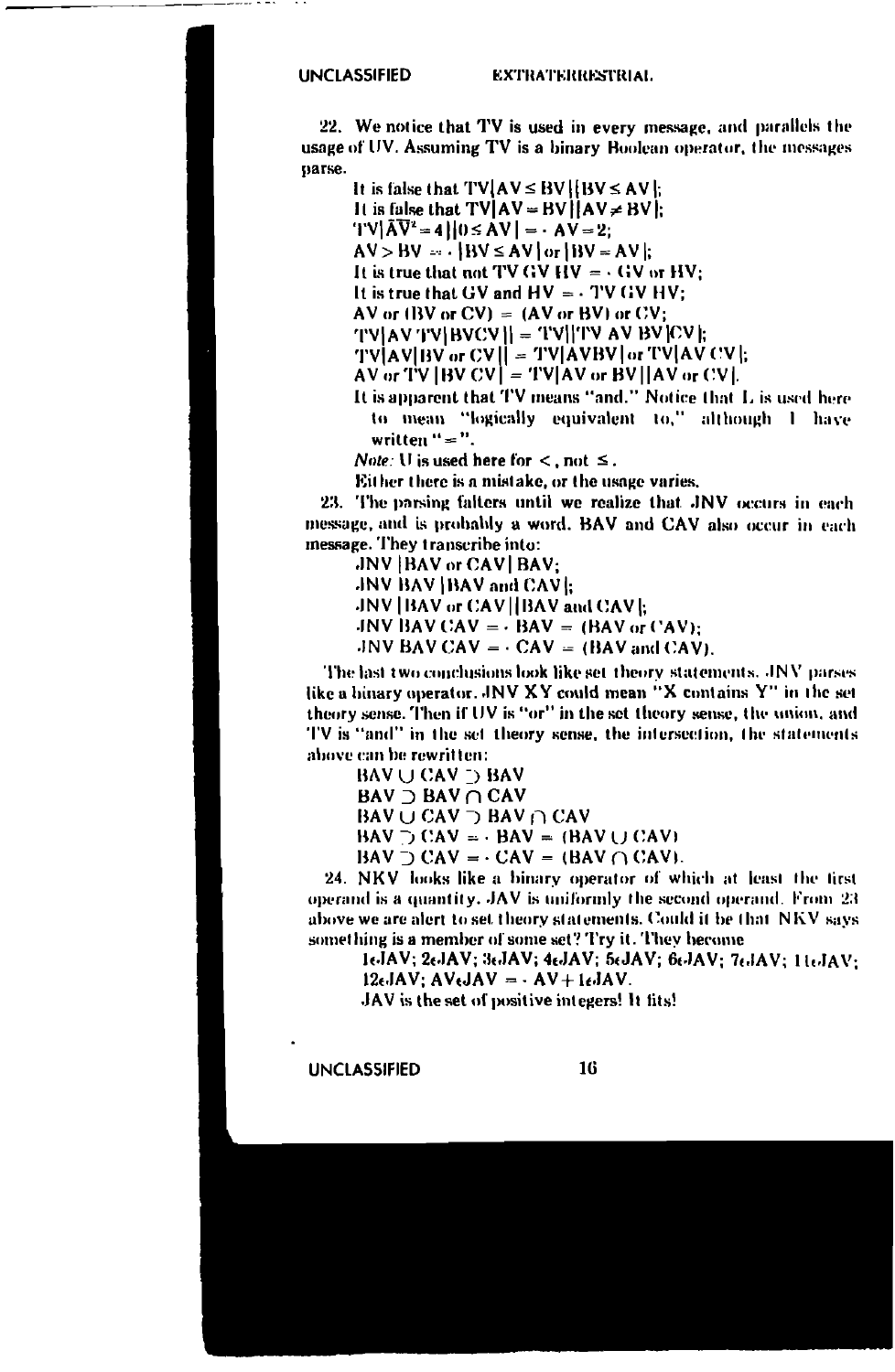25. These parse into:  $(1 \text{ and } 2)$   $\epsilon$   $\lambda$   $\lambda$   $\lambda$   $\lambda$  :  $(1)$  and 2) and 3) $\epsilon$  JAV:  $(14$  and  $17)$ c $JAV$ :  $(177 \text{ and } 100)$  and  $101$ )  $\text{JAV:}$  $(AV \supset NMV)$  and  $(BV \supset NMV) = -(AV$  and  $BV) \supset NMV$ ;  $0.3AV:$ 8GIAV; 8GIAV; 8GJAV; 8GIAV; 8GJAV; 8<sup>0</sup>GJAV; 8<sup>06</sup>GJAV;  $8^{100}$ ,  $AAV$ ,  $BV$ ,  $JAV = -8^{81}$ ,  $JAV$ ;  $(BV \text{ and } CV)$   $dAV = -BV + CV$   $dAV$ : (BV and CV) $\epsilon$ JAV =  $\cdot$  BV  $\times$  CV $\epsilon$ JAV;  $\textbf{(BV and CVAJAV = -BV}^T \textbf{.JAV})$  $1/2$ &JAV;  $1 - 2$ &JAV;  $0 - 3$ &JAV; 7/6&JAV. This verifies beyond doubt the guess of 24. 26. There is a new word, JOV. The messages read JAVtJOV:  $0 - L_0 JOV; 0 + BV_0 JAV = - BV_0 JOV;$  $1/2$ 6JOV; AV and BV6JOV =  $\cdot$  AV – BV6JOV; (AV and BV in JOV) and  $0 \neq BV = -AV + BV$  in JOV;  $1 \div 0$  not in  $\text{AN}: 1 \div 0$  not in JOV: It is true that  $(AV \div BV) \times (CV \div DV) = (AV \times CV) +$  $(BV \times DV)$ : It is true that AV  $\times$  DV  $\leq$  BV  $\times$  CV  $\approx$  - AV  $\div$  BV  $\leq$  CV  $\pm$ DV, BV  $\times$  DV  $\neq$ 0;  $AV_{C}JAV = 0$   $I < AV$ . JOV is seen to be the field generated by JAV, in other words, the set of rational numbers. The next to the last message has a garble, an extraneous A. 27. This transcribes to:  $(AV \rightarrow BV)$  and  $(BV = AV) = -HV.AV.BV$ . Clearly HV means "logically equivalent," or "(see 4").  $(AV - - BV) = (AV = - BV)$  and  $(BV = - AV)$  $(AV - - BW) = (AV = - BV)$  and  $(BV = -AV)$ . 28. These transcribe to  $\overline{G}V^2 = 3 = (4V \text{ not in JOV})$ 

 $\overrightarrow{GV}$  = 2  $\cdots$  GV not in JOV;  $\overline{GV'} = 5 \leftrightarrow GW$  not in JOV;  $\text{GV}^2 = 5 + \times \text{GV}$  in JEV;

JOV is in JEV:

JAV is in JEV:

 $\overrightarrow{GV} = 0 - 1 = -GV$  not in JEV.

We have a new set, containing the rationals, and at least one irrational, but not the imaginary  $\sqrt{-1}$ . JEV is probably the real numbers.

17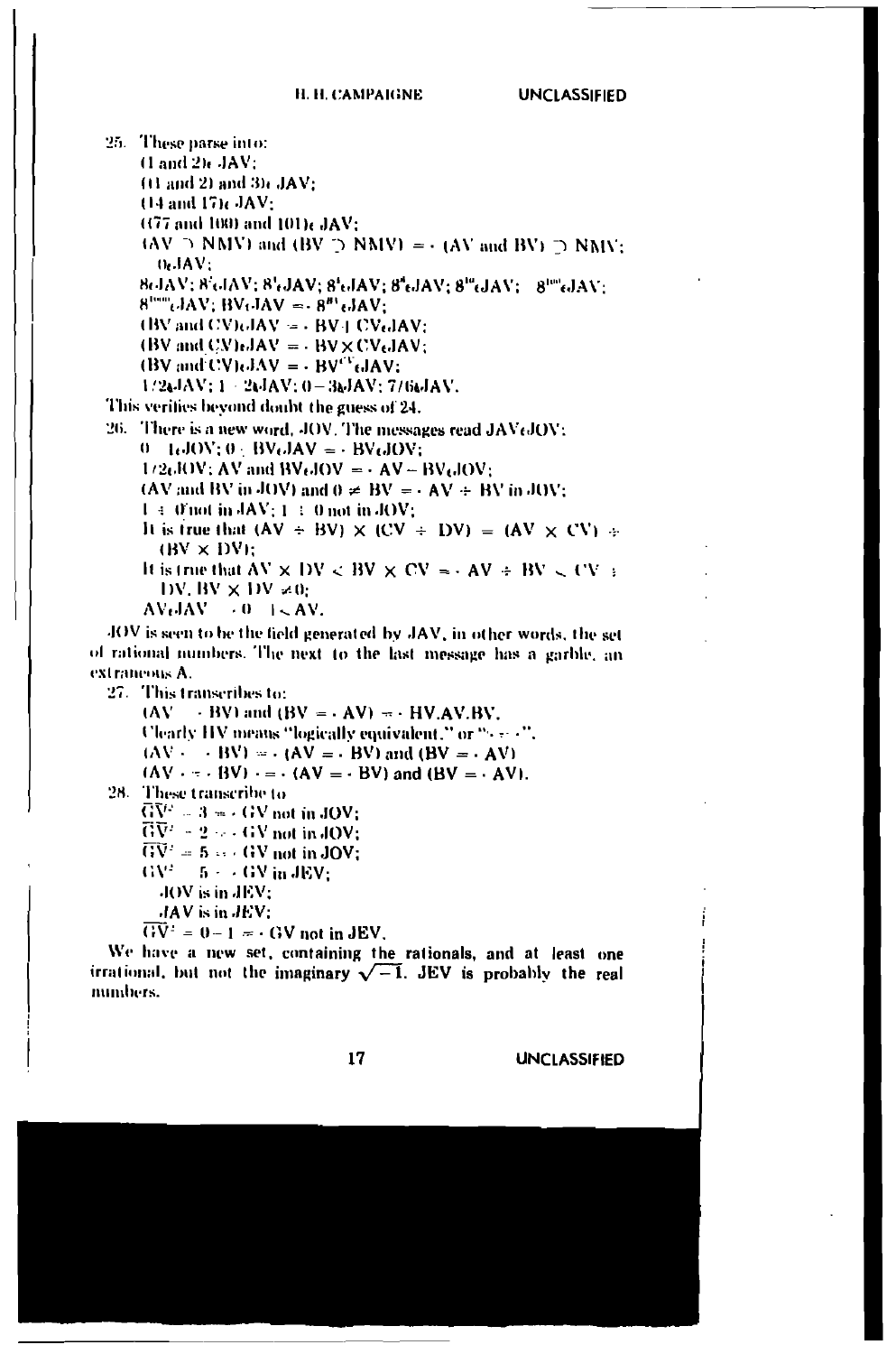29. These transcribe to

 $1 \quad 2^{n-1}$  in JBV:  $1 - 3^{n-1}$  in JBV:

 $1 - 4<sup>n-1</sup>$  in JBV;  $1 - \widetilde{N}\widetilde{V}^n$   $^{-1}$  in JBV;

- NLV JBV ~ 1 lassuming NLV is one word. Another possible parsing is LV(JBV,  $1$ ) = 0
- 1/1 in JCV; 1/2 in JCV; 1/3 in JCV; 1/NV in JCV; NLV JCV O or LV (JCV, O)  $\sim$  O. But the two examples suggest that NLV means "a limit of." If NV is an integer this fits perfectly.
- $(1 1/2)^2$  in JBV;  $(1 1/3)^3$  in JBV;
- $(1 1/4)^4$  in JBV;  $\left(1 \frac{1}{8^{100}}\right)^{8^{100}}$  in JBV;
- $\left(1-\frac{1}{NU}\right)^{N3}$  in JBV; NLV JBV in JEV.

If NLV means limit, then JEV contains the number e, a verification of our guess that JEV named the real numbers.

The last two lessons 30 and 31 were not published with the first twenty-nine because it made too long an exercise.

30. The later messages of this group have the mysterious sequences ABCD, ABCDE, DEFG, etc, each ending with STV. If we bunch these each as a unit, the messages parse. They then say JNV 1 natural number; JNV 2 natural number; JNV 3 natural number; JNV 123 STV natural number; conjecture STV means "the preceding is a set tor sequence)," and JNV means "belongs to." There is doubt about the latter, since we thought earlier that it meant "contains"; AV belongs to 1234 =  $\cdot$  AV is a natural number; 12345 or 4567 = 45 as sets; 12345 and  $4567 = 1234567$  as sets.

31. This last group is of impressive magnitude, 41 messages, of which the thirtieth is quite long. Parsing is eased by the parallel construction of the messages. They transcribe to:

JRAV belongs to CHAV; JRBV belongs to CHAV; JRGV belongs to CHAV: the set JRAV, JRBV, JRCV, JRDV, JREV, JRFV, JRGV belongs to CHAV; Since all the digits appear in these groups, maybe they are used like subscripts and should be read  $AR_1$ ,  $AR_2$ , etc.  $\parallel$ ,  $RO_1$ belongs to CHAV; JO, belongs to CHAV; JO<sub>2</sub>, belongs to CHAV; the set 40<sub>5</sub>, 40<sub>2</sub>, 40<sub>3</sub>, 40<sub>3</sub>, 40<sub>3</sub>, 40<sub>3</sub>, 40<sub>3</sub>, 40<sub>19</sub>, 40<sub>11</sub>, 40<sub>12</sub>, 40<sub>13</sub>, 50<sub>13</sub>,  $JO_{15}$ ,  $JO_{16}$ ,  $JO_{15}$ ,  $JO_{20}$ ,  $JO_{21}$ ,  $JO_{22}$  belongs to CHAV;  $U_{21}$  and  $U_1$ ...  $22\,\mathrm{JO}$ , belongs to CHAV This one must be parsed wrong or garbled). BL, belongs to JR<sub>G</sub> BL, belongs to JRG BL, belongs to JR<sub>G</sub> BL, belongs to JR<sub>3</sub> BL<sub>02</sub> belongs to JR<sub>3</sub>

 $AV = 3$  and  $12 \ge AV \rightarrow \rightarrow BL_{UV}$  belongs to JR q

 $AV = 13$  and  $22 < AV + \cdots$  BL is belongs to JR a

 $AV < 23$  and  $44 < AV$   $\rightarrow$  BL<sub>13</sub> belongs to JR<sub>4</sub>.

**UNCLASSIFIED**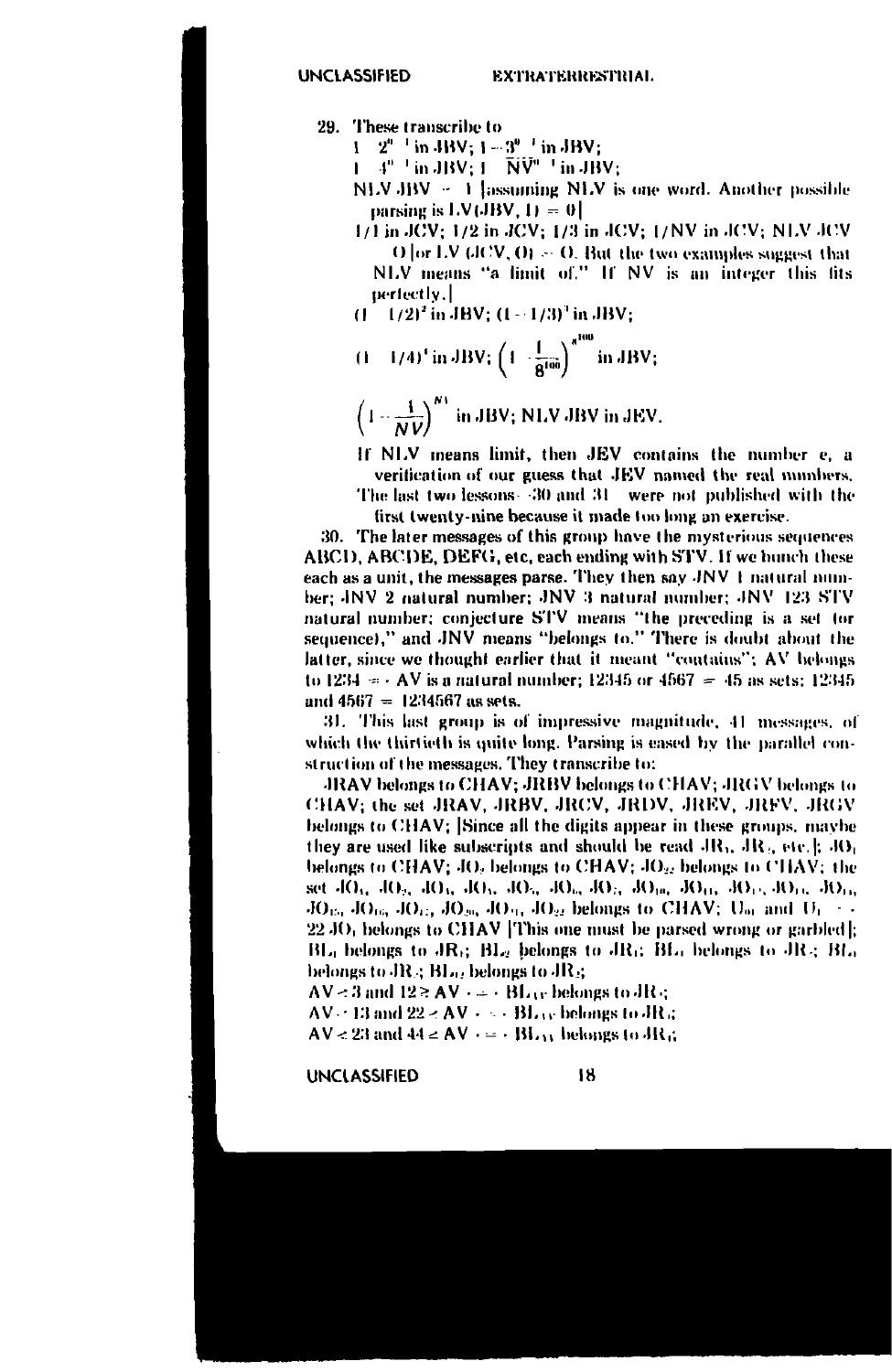$AV = 45$  and 66  $+ AV + \cdots + BL_{33}$  belongs to JRs;

 $AV = 67$  and  $126 \le AV \le \cdots$  BL is belongs to JR at

- $AV \simeq 127$  and  $142 \simeq AV \simeq -BL_{33}$  belongs to JR-:
- 
- 
- The set  $BL_{\alpha}$   $BL_{\alpha}$   $BL_{\alpha}$   $BL_{\alpha}$   $BL_{\alpha}$   $B_{\alpha}$  belongs to  $dO_{\beta}$
- The set BL, and BL), and BL), and BL), and BL(), belongs to JO()
- The set BL, BL<sub>9</sub>, BL<sub>9</sub>, BL<sub>9</sub>, BL<sub>9</sub>, belongs to JO<sub>5</sub>
- The set BL<sub>ong</sub>, BL<sub>ON</sub>, BL<sub>O2</sub>, BL<sub>o2</sub>, BL<sub>o2</sub>, belongs to JO<sub>6</sub> |note a garble here, an N is repeated b
- The set Blan, Blog Blac, Blac, Blacs belongs to JOst
- The set BLast BLast BLau, BLast BLass belongs to JOat
- Blanc, Blanc, Blanc, Blanc, Blanc, Blanc, Blanc, Blanc, Blanc, Blanc, BLan, BLac, BLan, BLac, BLan, BLan, BLac, belongs to JOa;
- $BL_{00}$  and  $BL_{00}$  and  $BL_{100}$  belongs to  $JO_{12}$ .
- The set BL<sub>25</sub>, BL<sub>63</sub>, BL<sub>03</sub> belongs to JO<sub>13</sub>;
- The set BLace Blv.<sup>2</sup>, BLace belongs to JOrd
- The set BLo. Blood Blott belongs to JO15;
- The set  $BL_{22}$ ,  $BL_{33}$ ,  $BL_{33}$  belongs to  $JO_{16}$ ;
- The set BLoc, BLoc, BLoc, belongs to JOc;
- The set BL<sub>14</sub>, BL<sub>16</sub>, BL<sub>916</sub> belongs to JO<sub>20</sub>;
- The set  $BL_{00}$ ,  $BL_{01}$ ,  $BL_{11}$ ; belongs to  $JO_{21}$ ;
- The set BL., BL., BL., belongs to JO.:
- CHAV belongs to KSPV.

The transcription leaves a lot to be resolved. There are several words the meanings of which are yet to be determined. The word CHAV (or CH<sub>0</sub> seems to be central. There are seven words JR, and eighteen words 4O , and each of these belongs to CHAV. There are 98 words BL .. each of which seems to belong to a unique JO,. Does each also belong to a unique JR,? With this hint we can straighten out the garbled message above; it reads "0<AV and AV<22 =  $\cdot$  JO  $\alpha$  belongs to CHAV"; there was a V omitted. I was also able to reparse six other messages. I will not bore you with the details, since the list above has been corrected.

Since each BL, belongs to one JR, and JO,, these can be displayed in a matrix

|         |  |  | $AR_1 = AR_2 = AR_3 = AR_4 = AR_5 = AR_6 = AR_1$ |  |
|---------|--|--|--------------------------------------------------|--|
|         |  |  | JO, BL, BL, Bl,, Bl,, Bl,, Bl,, Bl,, Bl,,, Bl,,, |  |
|         |  |  | JO: BL: BL: Blar Blag Blag Blag Blag             |  |
| JO.     |  |  | <b>BL. BL. BL. BL. BL. BL.</b>                   |  |
| -IO.    |  |  | Bland Bland Bland Black                          |  |
| 40.     |  |  | Bl.: Bl.i: Bl.ii Bl.ii Bl.ci                     |  |
| $J()$ . |  |  | Blue Blue Blue Blue Blues                        |  |

19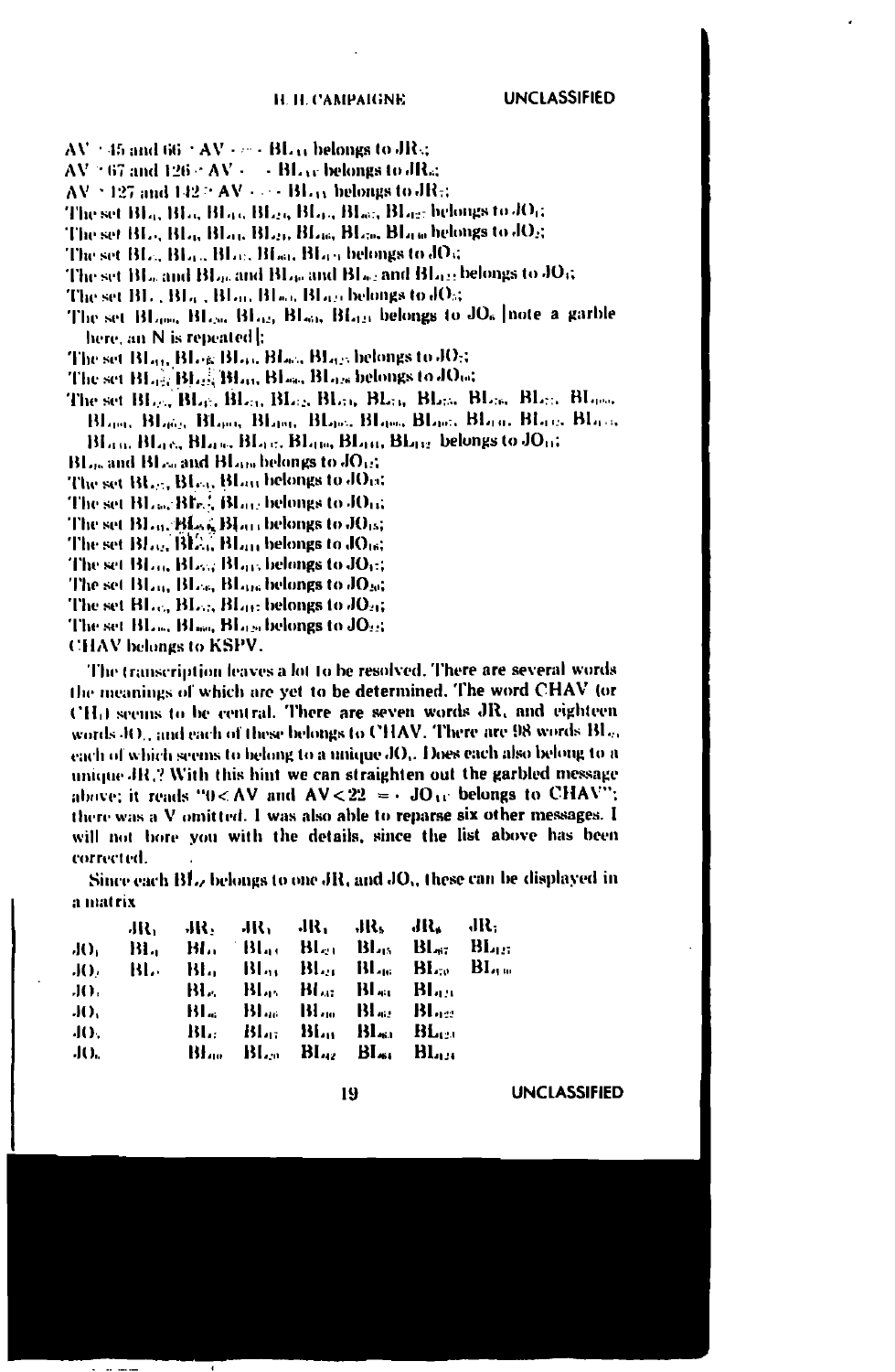**UNCLASSIFIED** 

**EXTRATERRESTRIAL** 

| JO.<br>JO.,      | $BL_{II}$<br>BL. | $\mathbf{B}$ lan<br>BL., | BL <sub>43</sub><br>BL |           | $B_{\rm{L,ss}}$<br>$BL_{\rm s}$ | BL<br>$BL_{126}$         |            |            |    |    |
|------------------|------------------|--------------------------|------------------------|-----------|---------------------------------|--------------------------|------------|------------|----|----|
| JO <sub>II</sub> | ВΙ,<br>100       | 25<br>101                | 47<br>102              | 71<br>103 | 72<br>IO4                       | 73<br>105                | 74         | 75         | 76 | 77 |
|                  |                  | 131                      | 132                    | 133       | 134                             | 135                      | 106<br>136 | 107<br>137 |    |    |
|                  | 140              | 141                      | 142                    |           |                                 |                          |            |            |    |    |
| $J()_{12}$       | BL.              |                          |                        |           | BL.                             | BL                       |            |            |    |    |
| JO <sub>13</sub> |                  |                          | BL27                   |           | BL،                             | <b>BL</b>                |            |            |    |    |
| $JO_{14}$        |                  |                          | $BL_{30}$              |           | $BL_{22}$                       | BI <sub>112</sub>        |            |            |    |    |
| J()              |                  |                          | BL.,                   |           | BL51                            | BLaa                     |            |            |    |    |
| $J()_{16}$       |                  |                          | Bl.,                   |           | BL.,                            | 81.                      |            |            |    |    |
| JO <sub>U</sub>  |                  |                          | BL <sub>33</sub>       |           | BL.,                            | <b>BL</b> <sub>115</sub> |            |            |    |    |
| $JO_{28}$        |                  |                          | BL <sub>34</sub>       |           | Bl…                             | BL                       |            |            |    |    |
| JO <sub>11</sub> |                  |                          | $BL_{15}$              |           | $BL_{1}$                        | $BL_{117}$               |            |            |    |    |
| $JO_{ii}$        |                  |                          | BLзе                   |           | BL                              | $\mathbf{H}_{420}$       |            |            |    |    |

Remember that these are not decimal numbers. There is only one cell with more than one entry, and the subscripts in it in decimal notation are 21, 39, 57, 58, 59, 60, 61, 62, 63, 64, 65, 66, 67, 68, 69, 70, 71, 89, 90, 91, 92, 93, 94, 95, 96, 97, 98. The larger part of the entries is systematically distributed in the first eight rows. This suggests the periodic table of the chemical elements! On consulting a table we find, sure enough, that elements 57 through 71 are rare earths, and are lumped into one cell. Some, but not all, authorities also list 89 through 103 as rare earths. Elements 21 and 39 are Scandium and Yttrium.

CHAV must mean the periodic table. JR, means column x, and JO, means row y. BLz means element Z. The meaning of KSPV is not known, except that it is a generalization of "periodic table." It may merely mean table, or scientific fact, or university subject.

Looking back over the exercise we see we have penetrated the meaning of the basic symbols, and even more important, have learned some of the syntax rules of the notation, and have caught mistakes in the process. We have a few words for sophisticated concepts, and, given more data, with a little labor we could establish its translation.

The concepts used here are the basic ones of number, sets, and physical constants which any cultures must share. How hizarre the syntax and values of a culture could be I cannot conjecture, but any civilizations capable of sending a message across space must have many things in common.

**UNCLASSIFIED**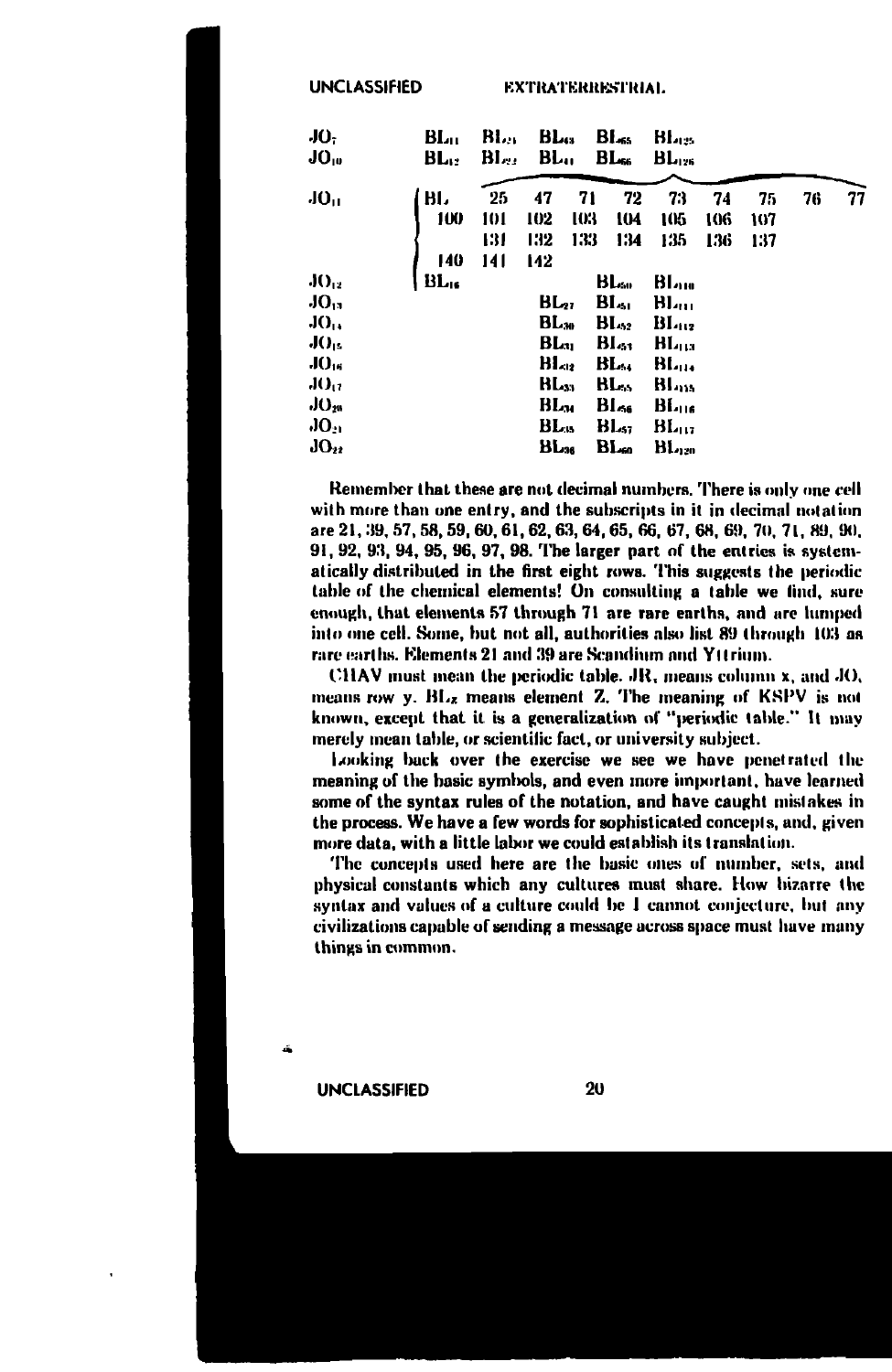### **APPENDIX**

Recently a series of radio messages was heard coming from outer space. The transmission was not continuous, but cut by pauses into pieces which could be taken as units, for they were repeated over and over again. The pauses show here as punctuation. The various combinations have been represented by letters of the alphabet, so that the messages can be written down. Each message except the first is given here only once. The serial number of the message has been supplied for each reference.

| L               | ABCDELGEDKLMNOPORSTUV                                                                          |
|-----------------|------------------------------------------------------------------------------------------------|
|                 | ABCDEFGEIKLMNOPORSTUV<br>ABCDEFGHJKLMNOPOR etc                                                 |
| $\overline{c}$  | AA. B AAA.C. AAAA.D. AAAAA.E. AAAAAA.F. AAAAAAA.G                                              |
| $\mathbf{A}$    | LAA. LBB., LCC., LDD., LEE., LFF., LCC                                                         |
|                 |                                                                                                |
| 4               | LBKAA, LCKBA, LCKAB, LDKCA, LDKBB, LDKAC; LEKDA,                                               |
|                 | LEKCB, LEKBC, LEKAD, LEKEA, LEKDB, LEKCC, LEKBD,<br>LEKAE - -                                  |
|                 |                                                                                                |
| . د             | LEKANNC LEKCKBA LGKAKBD LGKCKAC LKAKBCKKABC                                                    |
| 6.              | LAMBA. LBMCA, LAMCB. LCMDA. LBMDB. LAMDC. LDMEA.<br>LCMER LBMEC LAMED                          |
|                 |                                                                                                |
| ч.              | I.NMAA I.NMBB. LNMCC. LNMDD. LNMEE. I.NMFF. LNMGG                                              |
| н               | LAUAA. LNONA. LBOAB, LBOBA, LNONB. LNOBN. LDOBB;                                               |
|                 | LDOAD LEOAF LFOBC                                                                              |
| -91             | LEOAOBC LEOCOBA LEOBOCA LODOEFOODEF                                                            |
| 10-             | LURBB LIBRBA, LARBN, LCRCA, LARCN                                                              |
| u               | LRBCKFID. LRBCKAG. LRBCOBD. LRBBD                                                              |
| 12.             | LRCBKDE LRCB0CC                                                                                |
| 13              | LIRBU, LIKAG, LKJAOCC, LKJARCB                                                                 |
| 1.4             | LBPJD. LDPJB. LAPCC. LCPFB                                                                     |
| 15              | UAB. UBC; UCD; UEJ; UFJ; UGJ; URBCRCB.                                                         |
| 16              | QINA: QLAC: QLAKAA; QLNOAA; QLRBBB; QUBB; QHLAALAB;                                            |
|                 | QQLCC. QUJG.                                                                                   |
| 17 <sup>7</sup> | SLAA: SUAB: SLBKAA: SLAOAA: SLNMAA: SHLFOAFLAPFF: SHLAALBB                                     |
| 18.             | LATA, LBTKATA; LETKBTCT; LFTOCTBT; LGTG; LANTJ.                                                |
| 19              | LABCTKOARJBKOBRJAC:                                                                            |
|                 | LCBATKOCRJBKOBRJAOARJN:                                                                        |
|                 | LDEF GTKKODRJCOERJBKOFRJAOGRJN:                                                                |
|                 | 20 HEIKAAVILAV.<br>SLOAVEVOPVAV.                                                               |
|                 | HLAATHUAVLBAV.<br>SLKAVKPVTVAKAVPVTV.                                                          |
|                 | SI.OAVOPVSVOOAVPYSV<br>HE CAVE APTRAVB<br><b>HQLAVBYQLEAVBVNBVAV</b> .<br><b>IN EAST FRAAV</b> |
|                 | <b><i>HOLAVBYOLRAVBYRBYAY</i></b><br><b>HELKALDVENCOV.</b>                                     |
|                 | <b>METARSON CSOV</b><br>MI.NKHMIDDIVBOODDVCUVI.ADDDVI.BIKKOV<br>21.                            |
|                 | <b>HECHOVEAATHINDVB</b><br><b>SEIVI ADM IMADVI ABOVS</b>                                       |

 $21$ 

HUVI.ABVLMBVLMMVRSVB.

SLKAVI - KI VAV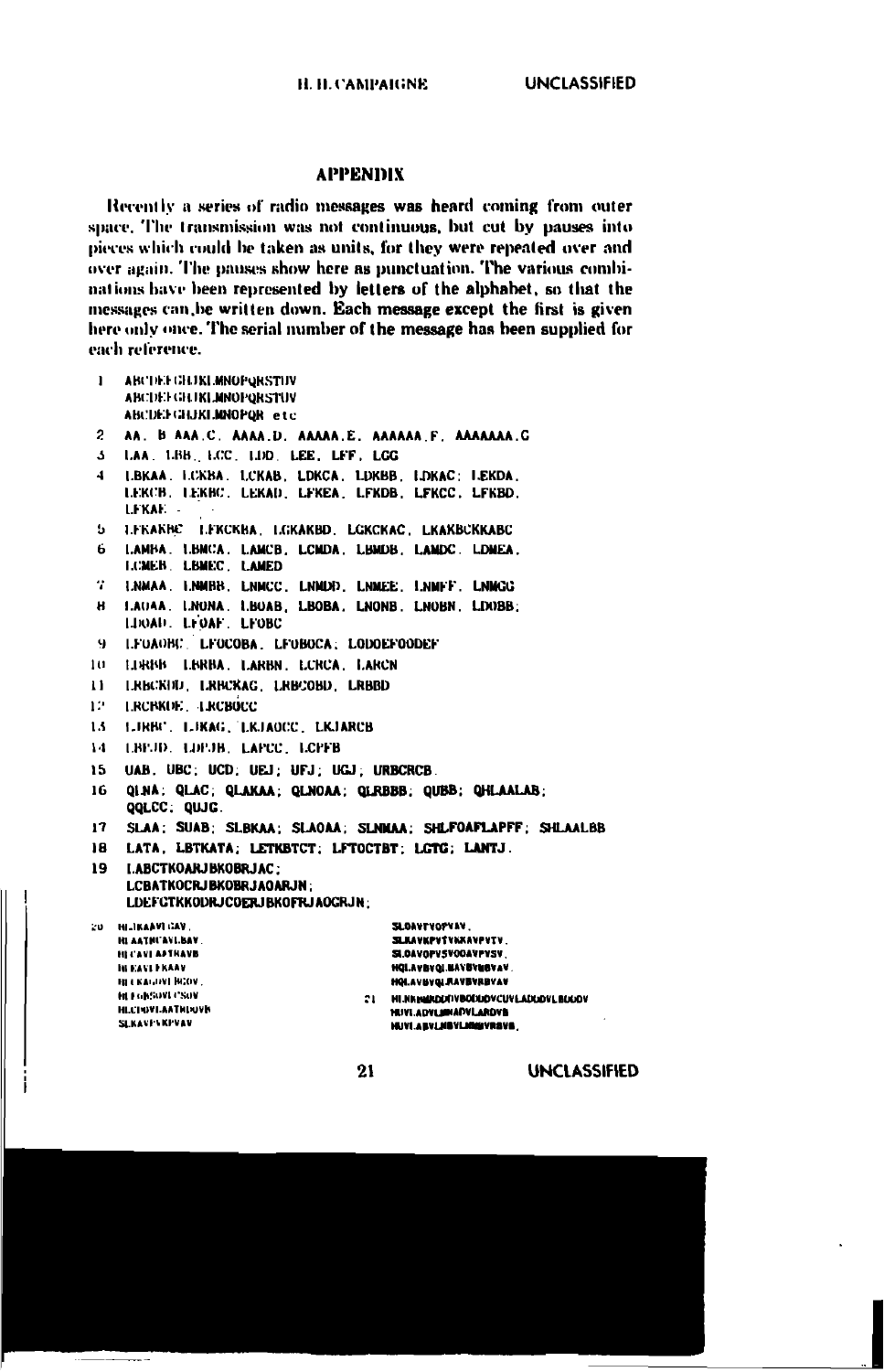### **UNCLASSIFIED**

## **EXTRATERRESTRIAL**

SUVLAVINVQLAVBV. SUVUAVBVUBVAV

### 22 DEVISAVANIMMAN **OTVLAVBVOLAVBV HTVLRAVRISHAVLAVK** HOUAVEVUVIISVAVLBVAV SHQTVCVHVUVQCVQHV SHQUVGVHVTVQGVQHV **LUVAVOVBVCVINUJVAVBVCV.** LTVAVTVNVCVTV1VAVBVCV. LTVAVISUSUCVISTVAVNYTVAVICV. **LUVAVTVBVCVTVIJVAVBVIJVAVCV** 23 JEVINANI'AVAAV **JNVBAVTVBAVCAV JNVUVBAVCAVTVBAVCAV HJNVHAVCAVLHAVIIVHAVCAV. HINTHAVEAVLCAVTVHAVCAV** HTV.HVhAVCAV.INVCAVBAVLBAVCAV.

**HINVHAVCAVJNVQCAVQRAV.** SIITY INVRAVCAV.INVCAVUAV.INVBAVUAV 24. NKYAJAV. NKVILTAV, **NKYCJAV** 

- NKVDJAV. **NKVEJAV**, **NKVFJAV NKVGJAV.** NXVAATJAV, **NKVABTJAV.** HNKVAVJAVNKVKAVAJAV
- 25 NRVTVABIAV. NKVTVTVABCJAV NKYTVADTAGTJAV. NKVTVTVGGTAMNTANATJAV. **HIAT ARABALAMAN ARABANTAN ARABAN KILAH** NKVHJAV NKVJJAV. **NKVILJBJAV NKVRICIAV. BKVkJILJAV.** NKVRJJJAV. NKVRIANTJAV. **NKVRJANNTJAV HEVEJANNNT.IAV** HNKVRVJAVNKVRJ&V LAV

**HNKVTVBVCVJAVNKVKBVCVJAV** HNKVTVBVCV.IAVNKVUBVCV.IAV **HNXVTVBVCVJAVNKVRBVCVJAV QKKVPABJAV. QHKVMABJAY** QUIKVINICJAV **ORKVPCF.IAV** 26 NKV.IAV.JOV

**NKVMMAJOV INKVENBY.IAVNKVBY.JOV.** *MKVFARJOV* HNKVTVAVNV.IOVNKVMAVRVJUV. HTVNKVTVAVBVJUVQLNBVNKVFAVBVJOV. **QHKVPANJAV.** QUAVPANJOV SLOPAVNYP:/VINFOAVCVORVIN SHIOAVDVOHVCVIII AVBVI ACVDV, QLOBVIVN **MMKVAV.JAVIMNAAV** 

27 HTVHAVHVHNVAVHVAVBV **IBIVAVAV TVHAVHVIIBVAV HVHVAVBVTVHAVRVHHVAV** 

25 **HLRGVBCONKVGVJOV HLRGVBBQNKVGVJQV HLACVBEQNKYCVJOV HLACVBENAVCVJEV** NKVJOVJEV. **NKV.IAVJEV** HLRGVBRNAQNKVCVJEV

29 NKVMARBANAJBY. NKVMARCMNAJBV **WAYMARDINAJEV MITVMARNVMNAJBV LILVJBVA NKVPAAJCV. NKVPABJCV. NKVPACJCV NKVPANVJCV** LILVJCVH **MKVRMAPABLIBV. NKVRMAPACCJBV NKVRMAPALALINV MKVRMAPARJANNTHJANNTJBV** NEVRMAPANYNVJBV. **NKVALVJBVJEV** 

30. JNVAJAV: JNVBJAV: JNVCJAV: JNVABCSTVJAV: HJNVAVABCDSTVJNVAVJAV: **I.UVABGUESTVDEFGSTVDESTV:** LTVABCDESTVDEFGSTVABCDEFGSTV:

31. JNVJRAVCHAV: JNV.JRBVCHAV: JNVJRGVCHAV: JNVJRAVJRBVJRCVJRDVJREVJRFVJRCVSTVCHAV. **JNVJOAVCHAV: JNVJOBVCHAV:** JNVJOBBVCHAV;

 $\cdot$ 

**UNCLASSIFIED** 

22

l.